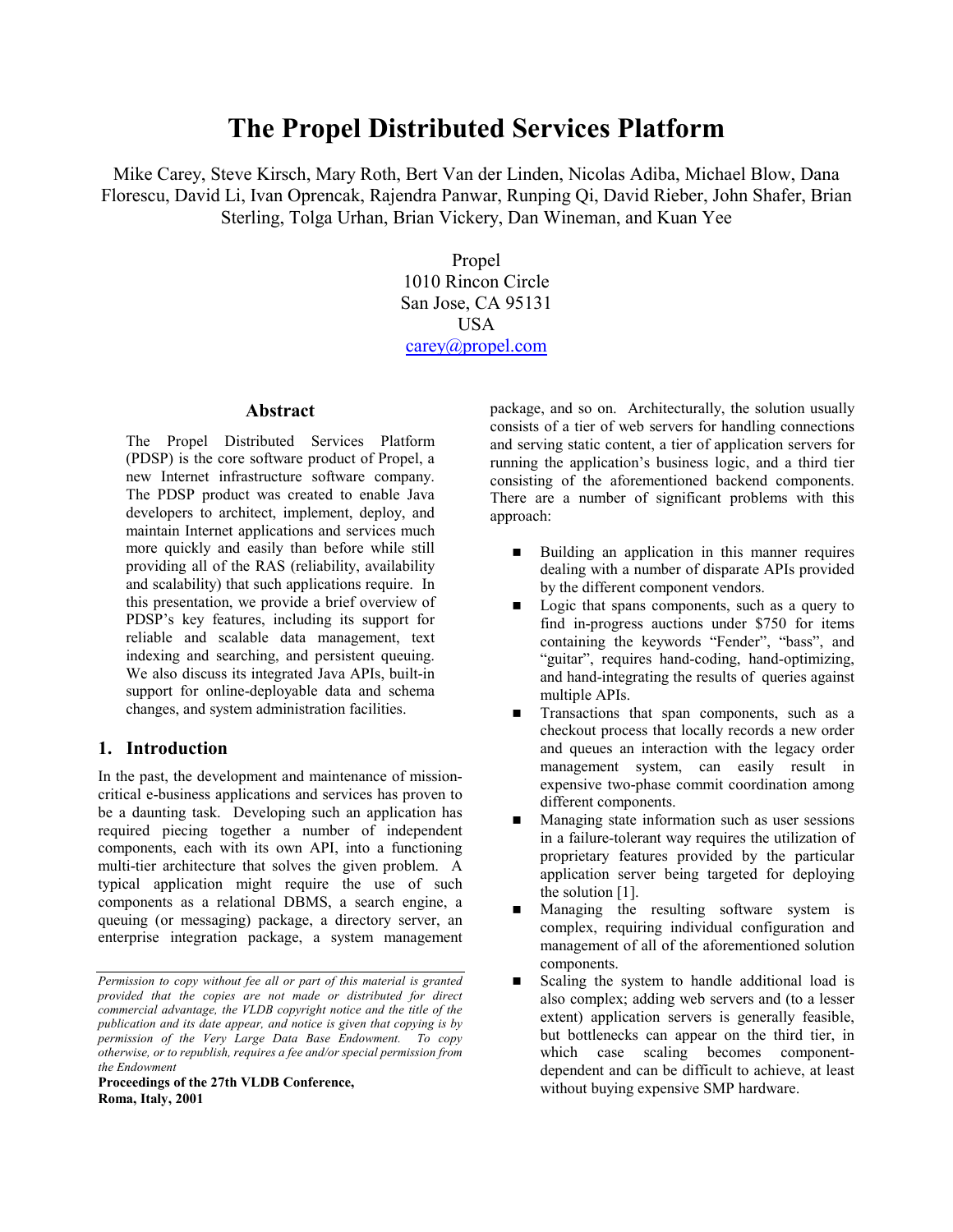



# **2. The Propel Distributed Services Platform**

The Propel Distributed Services Platform was created to overcome these problems, providing Java developers with a much stronger foundation upon which to build missioncritical Internet applications. In particular, PDSP aims to significantly simplify the development of *data-centric*  Internet applications, i.e., applications that are centered around a data model and a database, especially those that require significant levels of availability and scalability. To provide the desired foundation, PDSP provides a number of important services that are pre-integrated for use by application developers. As indicated in Figure 1, these services sit in the gap between the application server tier and the third (or backend data) tier.

#### **2.1 Clustered In-Memory Data Management**

To provide fast access to e-business data, PDSP provides a unique, clustered in-memory data management service. PDSP's data management architecture was designed from the outset to be *incrementally scalable*, providing a way to scale the data management portion of an application. This offloads the backend disk-based database, thereby preventing application scalability problems due to the backend DBMS becoming a bottleneck.

The PDSP data management architecture is based on the time-proven *shared-nothing* architecture for scalable database systems [2]. In PDSP's case, the shared-nothing system is made up of a collection of in-memory database systems – TimesTen [3] is used internally as the per-node storage and query engine in PDSP – plus a disk-based database system such as Oracle or DB2. As Figure 2 indicates, PDSP keeps track of how the tables in the database are laid out physically within the architecture and utilizes distributed query processing techniques to provide applications with a location-transparent (i.e., single-image) view of all their data.

Tables managed by the clustered in-memory data management layer are replicated one or more times, as specified by the DBA. For read-only tables, multi-master replication can be used to provide scalability as well as availability for tables that fit within a single TimesTen node. For read-write tables, master-slave replication can be used to provide the desired level of availability. Data partitioning can be used to scale larger tables and/or (when combined with replication of partitions) to support scalability in the face of updates.

#### **2.2 Integrated Text Search**

Because many e-business applications require the ability to query database tables through both text searching (e.g.,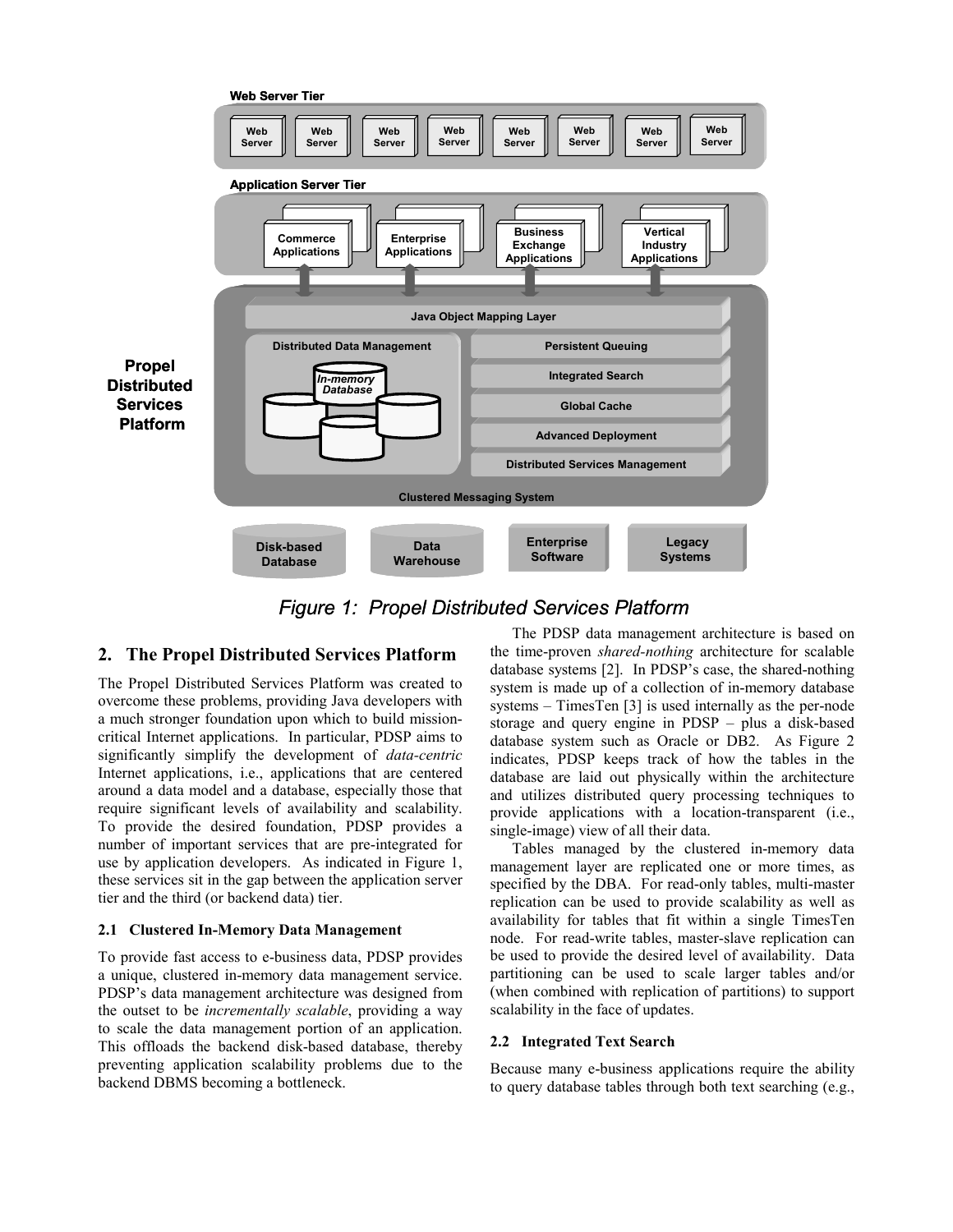#### Propel Distributed Data Management System



*Figure 2: Propel Distributed Query Processing*

of auction item descriptions) and parametric querying (e.g., of item prices) – often simultaneously – PDSP provides an integrated text search capability within its clustered, in-memory data management service. Text attributes can be indexed using either traditional database indexes or inverted text indexes, and in the latter case, queries can involve keyword-matching predicates as well as regular parametric predicates. Queries involving keyword-matching predicates can return relevance-ranked search results.

Once created, text indexes are automatically managed and exploited for query processing purposes by the same clustered in-memory data management infrastructure that was just described for record-oriented data. When tables with text indexes are placed and replicated for scalability, their indexes "go along for the ride"; as a result, queries involving text predicates scale up in the same manner as other queries. PSDP uses TimesTen tables and indexes internally to implement its search capabilities, as joins are much less costly in an in-memory DBMS than they would be in a traditional disk-based DBMS (making it possible to take a database-based approach).

#### **2.3 Persistent Queuing**

Another common requirement for e-business applications is the ability for transactional application components to interact asynchronously yet reliably. In the interest of providing "everything necessary" to easily build and

maintain such applications, PDSP's clustered in-memory data management service also includes integrated support for persistent queues. Persistent queues are like "active tables" that have schemas determined by the application developer. Entries can be enqueued (rather than inserted) by one transaction and dequeued (rather than selected) by another. Dequeue operations specify predicates indicating the properties of the entries that they wish to dequeue, and they block rather than returning in the case when the queue currently has no matching entries. Two variants of dequeue are supported, one that removes the dequeued entries and another that simply updates them in an application-specified manner. Internally, PDSP uses TimesTen tables to implement its queues; as with regular PDSP data tables, replication is supported (and strongly recommended) to ensure high availability.

## **2.4 Java Object APIs**

As indicated on the left-hand side of Figure 2, PDSP application developers interact with application data via Java objects rather than having to program using JDBC and SQL. PDSP provides an API layer called the Java Object Mapping (or OM, for short) layer. The OM layer provides an object/relational mapping facility that provides convenient JavaBean-based APIs for use in interacting with the application's data, including its record-based data as well as any text attributes and persistent queues.